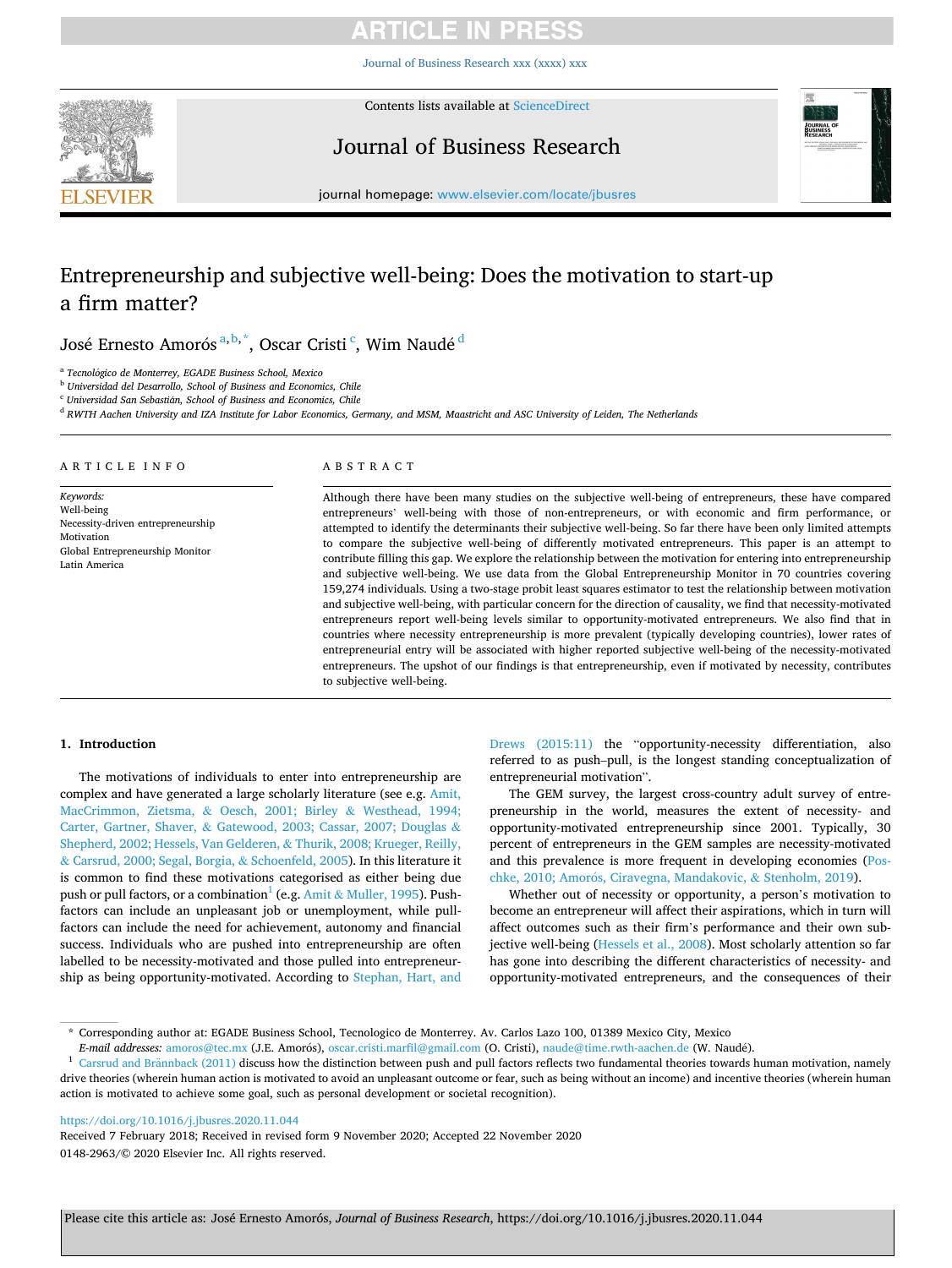#### *J.E. Amor*´ *os et al.*

motivation for firm profits and macro-economic growth (e.g. [Block and](#page-9-0)  Wagner, 2010; Birley & [Westhead, 1994; Wong, Ho,](#page-9-0) & Autio, 2005). What has been neglected is the consequences of motivation for the subjective well-being of entrepreneurs ([Wiklund, Nikolaev, Shir, Foo,](#page-9-0) & [Bradley, 2019\)](#page-9-0). Although there have been many studies dealing with the subjective well-being of entrepreneurs, these have compared entrepreneurs' well-being with those of non-entrepreneurs, or with economic and firm performance, or attempted to identify the determinants their subjective well-being (see e.g. Benz & [Frey, 2008; Lange, 2012; Naude,](#page-9-0)  Amorós,  $&$  [Cristi, 2014\)](#page-9-0). So far there have been only limited attempts to compare the subjective well-being of differently motivated entrepreneurs - one of the few paper being that of see [Shir, Nikolaev, and Win](#page-9-0)[cent \(2019\).](#page-9-0) This paper is an attempt to contribute filling this gap.

It is suspected that necessity-motivated entrepreneurs will report less subjective well-being compared to those motivated by opportunity. One reason is that necessity-motivated entrepreneurship tends to be predominantly (but not exclusively) found in poorer, developing countries, where supporting conditions for entrepreneurship tend to be weak and missing markets and market failures more widespread. In such circumstances entrepreneurship may be tougher, but an unavoidable career choice which people just have to bear with for the sake of survival ([Hall,](#page-9-0)  Matos, Sheehan, & [Silvestre, 2012; Shane, 2009; Reynolds et al., 2005](#page-9-0)). However, due to the lack of extant research on the topic, one should not assume with any certainty that necessity-motivated entrepreneurs report less subjective well-being than those motivated by opportunity.

In this paper we address this gap in the literature and ask whether it matters for the subjective well-being of entrepreneurs whether they have started their firm out of necessity or to pursue an opportunity. A two-stage probit least squares procedure is used to test the relationship between motivation and subjective well-being, with particular concern for the direction of causality between motivation and well-being. We draw on population-representative survey data from 70 countries, covering 159,274 individuals, collected for the 2013 Global Entrepreneurship Monitor (GEM).

This paper is, to the best of our knowledge, the first that attempts to study this relationship at the individual level across such a large number of countries. Previous papers studying the relationship between necessity and opportunity motivations and entrepreneurial subjective wellbeing have tended to be concerned with single countries and have used relatively small sample sizes (e.g. [Van der Zwan, Thurik, Verheul,](#page-9-0)  & [Hessels, 2016](#page-9-0)).

Our results are first, that necessity-motivated entrepreneurs report subjective well-being similar to those of opportunity-motivated entrepreneurs. Second, we find that in countries where necessity entrepreneurship is more prevalent (typically developing countries), lower rates of entrepreneurial entry will be associated with higher reported subjective well-being of the necessity-motivated entrepreneurs. We exemplify the case of developing countries by focusing on a sub-sample of Latin American countries. This shows that there are negative wellbeingspillovers from having more entrepreneurs being necessity-motivated; However, with this sub-sample of developing countries of Latin America, being involved in entrepreneurship activities also have positive and significant effect on subjective-wellbeing. An upshot of our findings is that entrepreneurship, even if motivated by necessity, contributes to subjective well-being. This finding contributes to a growing number of studies casting doubt on the validity or usefulness of the distinction between necessity and opportunity motivation and its operationalization in the GEM survey.

The rest of the paper is structured as follows. In Section 2 we discuss the relevant literature and explain the salient concepts. Then, in Section 3 we explain our methodology. The empirical findings are set out and discussed in Section 4. [Section 5](#page-4-0) concludes.

## **2. Relevant literature**

Interest in the subjective well-being of individuals, including of those

#### *Journal of Business Research xxx (xxxx) xxx*

that choose entrepreneurship (or self-employment) as an occupation has risen in recent years ([Wach, Stephan, Weinberger,](#page-9-0) & Wegge, 2020). Subjective well-being refers to the degree to which people are satisfied with their lives and their jobs (Naudé et al., 2014). What the research on subjective well-being of entrepreneurs have established is that entrepreneurs tend to experience higher levels of subjective well-being compared to those who are wage employed and unemployed (e.g. Benz & [Frey, 2008; Lange, 2012; Naud](#page-9-0)é et al., 2014). They have also been found to be healthier than non-entrepreneurs (e.g. [Rietveld, van](#page-9-0)  Kippersluis, & [Thurik, 2015; Patzelt](#page-9-0) & Shepherd, 2011). Even many entrepreneurs self-select into potential stressful careers, they can enjoy this type of challenges [\(Baron, Franklin,](#page-9-0) & Hmieleski, 2016). Additionally, some stressors can enhance entrepreneurs' well-being over time ([Wach et al., 2020\)](#page-9-0). Other consideration are related with the fact that entrepreneurs tend, on average, to earn less than wage employees ([Hamilton, 2000\)](#page-9-0). But the explanations for this higher level of subjective well-being have ascribed with non-pecuniary advantages of entrepreneurship, such as autonomy, lifestyle choice and flexibility and personal development ([Stephan, 2018\)](#page-9-0).

The concept of subjective well-being involves aspects in living in a good state and positive ways, encompassing both affective states and cognitive assessments of global life judgments and domain satisfaction ([Diener, 1984, Warr, 2017](#page-9-0)). Following previous studies (e.g. [Fre](#page-9-0)[drickson, 2001; Keyes, 2013; Wach et al., 2020](#page-9-0)) we put special emphasis on positive well-being as human flourishing function. We follow [Naud](#page-9-0)é [et al \(2014\)](#page-9-0) in using life satisfaction as a measure of subjective wellbeing (see Pavot & [Diener, 2008](#page-9-0)). It is measured and defined (see also Section 3.3 below for more detail) based on the following questions: "All things considered, how satisfied are you with your life as a whole these days?" and "Now taking everything about your life into account, how satisfied or dissatisfied are you with your life today?" This approach to measure subjective well-being has been standardized and has been confirmed to be appropriate to compare subjective well-being across countries (see e.g. Bolle, Okhrin, & [Vogel, 2009; Bolle](#page-9-0) & Kemp, 2008).

Although there has thus been much work done on the subjective well-being of entrepreneurs and the self-employed, this has mostly been to compare entrepreneurs' well-being with that of people in wage employment or in unemployment, and not to compare differently motivated entrepreneurs with one another. Specifically, [Wiklund et al.](#page-9-0)  [\(2019\)](#page-9-0) define entrepreneurial well-being as "the experience of satisfaction, positive affect, infrequent negative affect, and psychological functioning in relation to developing, starting, growing, and running an entrepreneurial venture."

### *2.1. Subjective well-being and entrepreneurship motivation*

Following the previous definition, the motivation for entrepreneurship, whether necessity or opportunity motivated, may have consequences for important concerns in the literature and in practice, such as the aspirations of the entrepreneur, which in turn determines firm performance and the well-being of the individual entrepreneur [\(Hessels](#page-9-0)  [et al., 2008; Stephan, 2018\)](#page-9-0). Most scholarly attention so far has gone into describing the different characteristics of necessity and opportunity motivated entrepreneurs, the consequences of motivation for firm profits, and the impacts of entrepreneurship on macro-economic growth (e.g. [Block and Wagner, 2010; Birley](#page-9-0) & Westhead, 1994; Wong et al., [2005\)](#page-9-0). There is thus a paucity of literature on the motivation and subjective well-being of entrepreneurs.

As far as the relationship between entrepreneurial motivation and firm performance is concerned, it may *a priori* be expected that motivation will matter significantly. For example, if the entrepreneur's underlying motivation is to achieve financial success, then she or he may be more interested in realizing profits as opposed to if her motivation is to enjoy independence and flexibility in working conditions [\(Stephan](#page-9-0)  [et al., 2015; Hessels et al., 2008; Calderon, Icavone,](#page-9-0) & Juarez, 2016).

Note that both of these underlying motivations in this example are of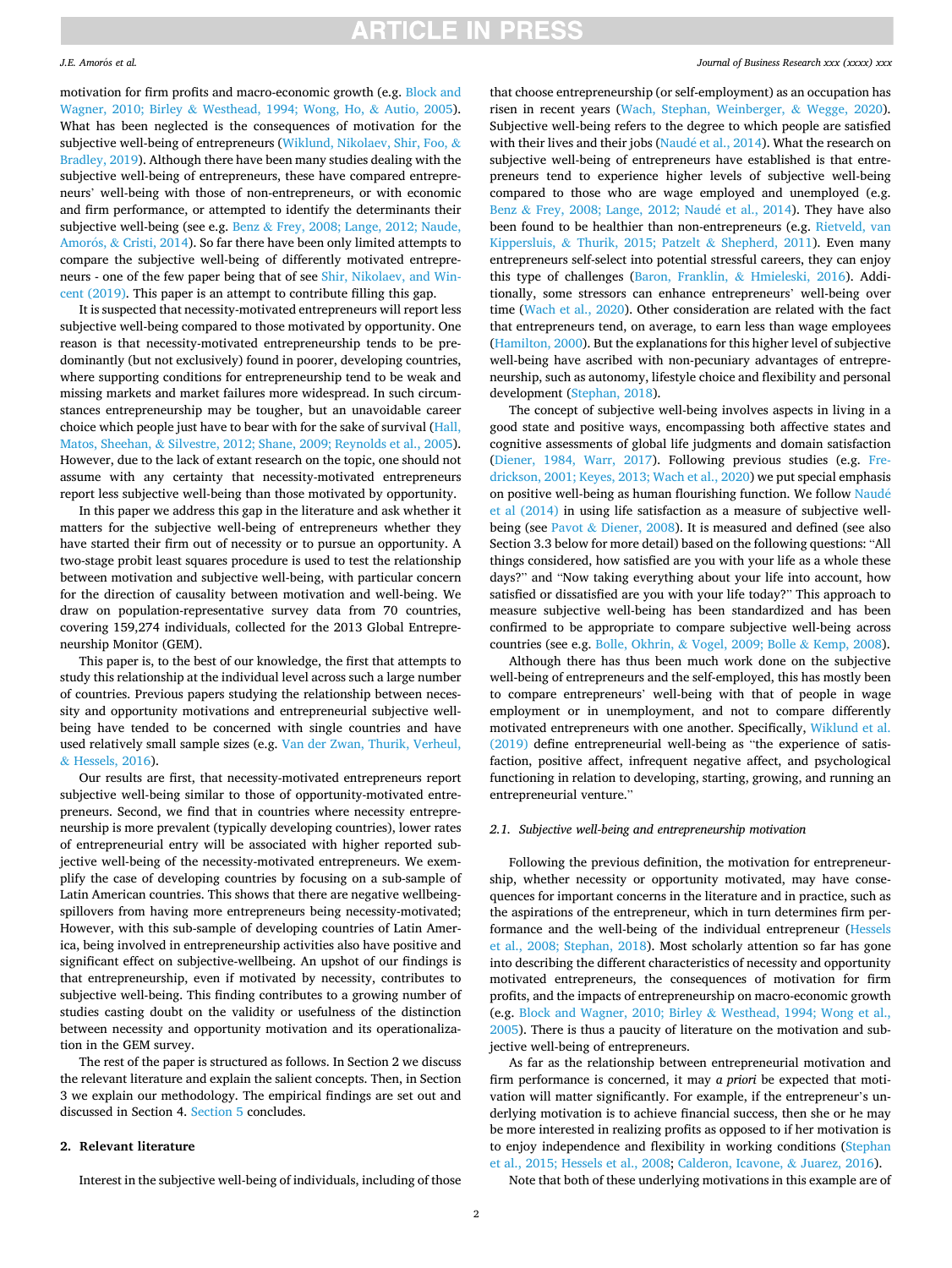#### *J.E. Amor*´ *os et al.*

pull (or opportunity motivations), suggesting that there may not be a simple and unambiguous relationship between opportunity and necessity motivations and firm performance.

Most scholars have however tended to equate or assume *a priori* that the firms of opportunity-motivated entrepreneurs will be more profitable, larger, and survive longer. One reason for this a priori assumption is that the traits that have been identified of entrepreneurs pursuing an opportunity include traits such as risk-taking, tolerance for ambiguity, internal locus of control, self-efficacy and goal setting ([Shane, Locke,](#page-9-0) & [Collins, 2003\(Bradley and Roberts, 2004\)](#page-9-0).

Necessity entrepreneurs could have resource constraints, when this condition is associated with job loss, or lack of satisfactory work options ([Ryff, 2019\)](#page-9-0). Theoretically, the possibility that necessity-motivated entrepreneurs will experience less subjective well-being has been laid out by [Gries and Naud](#page-9-0)é (2011) who formalized Amartya Sen's Capability Approach for the case of entrepreneurship, showing that ifs an entrepreneur does not have agency in the decision to enter into entrepreneurship that it ceases to be a human functioning. Whether or not necessity motivated entrepreneurship is a human functioning or not, need to be established empirically. As noted by [Ryff \(2019: 653\)](#page-9-0)  –"starting conditions may imply different well-being consequences relative to those whose pursuits of new business ventures were not activated by economic downturns, job loss or limited work opportunities".-

Regarding the relationship between motivation and the subjective well-being of entrepreneurs, the relatively limited existing studies tend to concur, so far, that entrepreneurs who have been motivated by necessity report less subjective well-being than entrepreneurs motivated by opportunity. Some studies in this respect are by [Block and Koellinger](#page-9-0)  [\(2009\), Kautonen and Palmroos \(2009\), Nikolova \(2019\)](#page-9-0) among others.

[Block and Koellinger \(2009: 193\)](#page-9-0) using a sample of 2304 individuals in Germany who subscribed to a newsletter targeting early-stage entrepreneurs found that necessity-motivated entrepreneurs are "significantly less satisfied" even when they control for financial success. They explain this by reference to the lack of procedural utility that an individual obtains from entrepreneurship if they for instance do not have the aspirations to be entrepreneurial and lacks the agency or context to obtain wage employment.

[Kautonen and Palmroos \(2009\),](#page-9-0) using a sample of 777 Finnish microenterprises likewise found that entrepreneurs who founded a start-up out of necessity were less satisfied than those who did so to exploit an opportunity. They ascribed this finding to the likelihood that someone who is an entrepreneur out of necessity may not feel that he or she has the ability to be a successful entrepreneur. However, and interestingly, they found that this effect was relatively small, with only 3.4 percent of entrepreneurial satisfaction as measured in their survey, explained by entrepreneurial motivation.

Recent studies that, although not focused directly on subjective wellbeing of entrepreneurs, but on the close related topic of the health status of entrepreneurs, found that the health-status of necessity-motivated entrepreneurship tend to be lower than that of opportunity-motivated entrepreneurs ([Van der Zwan et al., 2016](#page-9-0)), even necessity-motivated entrepreneurship also experience improvements in their mental but not physical health [\(Nikolova, 2019\)](#page-9-0)

The above-mentioned studies have mostly, as also indicated by [Van](#page-9-0)  [der Zwan et al. \(2016\)](#page-9-0) been largely focused on single countries, and relatively small samples as the discussion above noted. This confirms that there is a gap in the literature on entrepreneurial motivation and subjective well-being using large scale and cross-country studies.

### **3. Methodology**

### *3.1. Hypothesis*

From the survey of the relevant literature in the previous subsection we hypothesize that necessity-motivated entrepreneurs will experience

*Journal of Business Research xxx (xxxx) xxx*

less subjective well-being than opportunity-motivated entrepreneurs. This hypothesis is specifically based on the preliminary empirical findings of previous studies by [Block and Koellinger \(2009\) and Kautonen](#page-9-0)  [and Palmroos \(2009\)](#page-9-0) as well as on the intuition that individuals who may not have wanted to be in entrepreneurship as a first occupational choice, may experience less subjective well-being, due feeling inadequate for the task, not aspiring to be a successful entrepreneur, and moreover face an uphill battle due to the contextual factors that had reduced his or her labor market options in the first place. As a corollary to this we also hypothesize that if subjective well-being increases in a context of where poverty is more widespread, then it could be associated with a decline in the rate of necessity entrepreneurship. This is because there may be negative wellbeing-spillovers caused by larger numbers of necessity entrepreneurs in a country.

#### *3.2. Estimation methodology*

 $ED = 0$  if  $MB \leq 0$ 

We model individual well-being (WB) as a function of individual entrepreneurial decision as:

$$
WBi = j0 + j1EDi + j'Zi + ei \tag{1}
$$

where EDi represents the entrepreneurial decision, Z is a set of exogenous control variables, e is a random error and j0, ji, j́ are unknown parameters. ED takes a value of 1 when the individual starts new business and 0 otherwise, and that decision depends on the latent variable "marginal net benefit" of being an entrepreneur (MB) such that:

$$
ED = 1 \text{ if } MB > 0 \tag{2}
$$

Then we propose the following model for the latent variable MB:

$$
MBi = \beta 0 + \beta 1WBi + \beta'Xi + ui \tag{3}
$$

where X is a set of exogeneous control variables and u is a random error with a symmetric distribution<sup>2</sup> and β0, β1, β are unknown parameters.  $from (2) and (3)$ , we have

Thus, from (2) and (3), we have that:  
\n
$$
E[ED] = Prob(ED = 1)1 + (1 - Prob(ED = 0))0 = Prob(ED = 1)
$$
  
\nand,  
\n $Prob(ED = 1) = Prob(MB1 > 0)$   
\n $= Prob(ui > -\beta0 - \beta1WBi - \betaXi)$ 

 $=1-F(-\beta 0 - \beta 1W\beta i - \beta Xi)$ , where F() is a cumulative distribution function

$$
= F(\beta 0 + \beta 1 W Bi + \beta' Xi)
$$
\n<sup>(4)</sup>

For that last step we use the symmetry assumption about the distribution of u.

Equation (4) estates that probability of  $ED = 1$  is a function of WB, which implies that ED is an endogenous variable in equation (1). Hence, we need the following equation system model with one equation for WB and other for ED:

$$
WBi = j0 + j1EDi + j'Zi + ei \tag{1}
$$

$$
Prob(ED = 1) = F(\beta 0 + \beta 1 W Bi + \beta' Xi)
$$
\n(5)

In this system of simultaneous equations, one of the endogenous variables is continuous (WB) and the other is dichotomous (ED). In order to estimate this system, we assume that the cumulative distribution function F() corresponds to a standard normal distribution and use a two-stage probit least squares as estimation technique as it provides consistent estimates for the coefficients, as well as their corrected standard errors [\(Keshk, 2003](#page-9-0)). In the first stage, models for each

 $^{\rm 2}$  The assumtion that the random error u distributes symmetrically happens to be the case for the binary response models applied most often ([Wooldridge](#page-9-0)  [\(2002\)](#page-9-0) chapter 15, p. 458).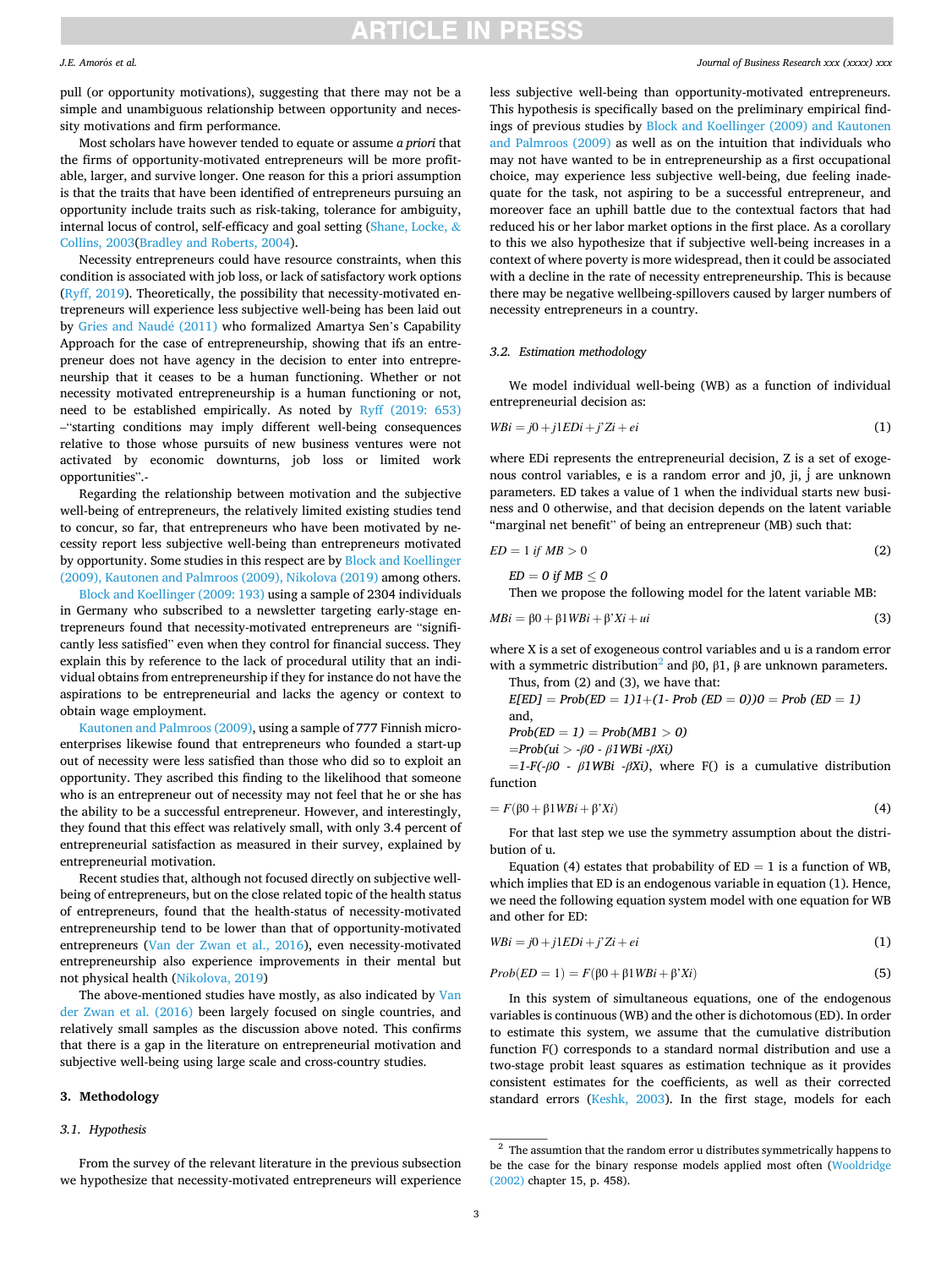#### *J.E. Amor*´ *os et al.*

endogenous variable are fitted using all of the exogenous variables (i.e., the exogenous control variables in both (1) and (5)). Model for WBi is estimated via OLS and model for  $P(EDi = 1)$  via Probit. From these reduced-form estimates, the predicted values from each endogenous variable are obtained for use in the second stage. In the second stage, the original endogenous variables WBi and EDi are replaced by their respective fitted values in the right-hand side of equations (1) and (5). Again, model for WBi is estimated via OLS and model for  $P(EDi = 1)$  via Probit. The final step in the procedure is the correction of the standard errors accordingly to [Maddala \(1983, 244](#page-9-0)–5). To estimate this model, we use option cdsimeq in STATA ([Keshk, 2003](#page-9-0)).

### *3.3. Data and variables*

#### *3.3.1. Individual well-being*

Data is taken from the Global Entrepreneurship Monitor 2013, where individuals in 70 countries responded a set of questions related to their well-being. Given the complex structure of the well-being construct (Conceição & [Bandura, 2008\)](#page-9-0), we adopt a wider approach using measures of subjective well-being, which relates to the ways in which people experience quality of life, and it comprises both emotional reactions and cognitive judgments [\(Diener, 1984; Fors](#page-9-0) & Kulin, 2016).

We measure subjective well-being by means of the Satisfaction with Life Scale (SWLS) (Pavot & [Diener, 2008\)](#page-9-0). This scale has five-item designed to measure global cognitive judgments of satisfaction with one's life, was adopted<sup>3</sup>. The scale is in the public domain (not copyrighted). Credit is given to the authors of the scale: Ed Diener, Robert A. Emmons, Randy J. Larsen and Sharon Griffin as noted in the 1985 article in the Journal of Personality Assessment $\sp4$ . These are the questions using five-point Likert scales, from 1 "Strongly Disagree" to 5 "Strong Agree":

- 1. In most ways, my life is close to my ideal.
- 2. The conditions of my life are excellent.
- 3. I am satisfied with my life.
- 4. So far, I have obtained the important things I want in life.
- 5. If I could live my life again, I would not change anything.

We calculate a single indicator of subjective well-being for each individual, using Principal Component Analysis (normalized, media = 0,  $SD = 1$ ). This procedure allows for capturing more information from the proposed scale versus the simple average of the five items.<sup>5</sup>

#### *3.3.2. Entrepreneurship*

GEM provides different measures of entrepreneurship dynamics: (1) The indicator labelled early stage entrepreneurial activity (TEA). This indicator is based on the lifecycle of the entrepreneurial process which is divided into two periods: the first covers nascent entrepreneurs who have undertaken some action to create a new business less than three months old. The second period includes owners/managers of businesses that have paid wages and salaries for over three months, but less than 42 months ([Bosma, Jones, Autio,](#page-9-0) & Levie, 2008); and (2) Entrepreneurs that own and manage a firm older than 42 months are defined like established entrepreneurs.

We use a combination of the above described variables: our first dependent variable is labelled "Entrepreneurs" and combined the TEA with the rate of established entrepreneurship in order to compare people

#### *Journal of Business Research xxx (xxxx) xxx*

involved in both start-up and existing entrepreneurship activities versus people that are not involved in any entrepreneurial activity.

The second dependent variable is nascent entrepreneurs. We are interested in nascent entrepreneurs in order to capture individual that are initiated a business in a very early stage within the year. More specifically we are interested in the necessity- and opportunitymotivated entrepreneurial activity of nascent entrepreneurs. The nascent opportunity-motivated entrepreneurial activity comprises individuals who voluntarily undertake action to create a new venture pursuing perceived business opportunities. They have, as we mentioned in the introduction, a "pull motive", such as the desire for independence, or the purpose of increasing his personal or family income, challenge, status and recognition. The other category involves individuals engaging in necessity-motivated entrepreneurial activity. They are "pushed" into entrepreneurship because being an entrepreneur is the only option for income and wealth generation. Because there are individuals that declare that they are "partially motivated by opportunity" we take in account this third category.

## *3.3.3. Individual level exogenous control variables*

At individual level we control for age, gender, education and personal income. Education is measured by a standardized category using by the UN (seven categories from  $0 =$  non-basic education to  $6 =$ postgraduate degree). Income is calculated by GEM according the gross declared personal (household) income adjusted by GDP per capita of each country. Then, each individual is categorized into the lower, middle or upper third of income of each country. This gives a reasonable proxy of the economic situation facing individuals.

## *3.3.4. Country-level exogenous control variables*

At country level, we control by degree of development using the five categories suggested by the WEF́ s Global Competitiveness Report (also used by GEM project), that are:  $1 =$  factor-driven economies (less development),  $2 =$  transition to efficiency-driven,  $3 =$  efficiency-driven,  $4 =$  transition to innovation-driven, and  $5 =$  innovation-driven. We also use country controls that capture the variations amongst these countries.

## *3.3.5. Instrumental variables*

2SPLS requires instrumental variables for probit equation. We use GEM variables that are related with the propensity to be entrepreneur well documented in previous research (see, for example, [Autio, Pathak,](#page-9-0)   $&$  [Wennberg, 2013](#page-9-0); Amorós [et al., 2019\)](#page-8-0). These set of variables are: (1) a proxy of social capital referred to knowing other entrepreneurs; (2) the individual's perceived self-efficacy related if entrepreneurs claim that have knowledge to undertake entrepreneurial efforts; and (3) the perceived fear of failure in their entrepreneurial activities. These three variables are single items with dichotomous scales. 0 means "No" and 1 means "Yes."

Our final sample is 159,274 individuals that have complete information (non-missing values). Annex 1 shows the proportion of individual in each of the 70 participant countries. From this sample 36,932 individuals are considered entrepreneurs (early-stage and established). Among this group of entrepreneurs 10,877 can be classified as nascent entrepreneurs: 5619 opportunity-motivated nascent entrepreneurs, 2178 nascent entrepreneurs partially motivated by opportunity, and 2770 necessity-motivated nascent entrepreneurs. 310 individuals did not provide information about their motivations.

We perform the previous estimations using only a sub-sample of eleven Latin American countries with 29,285 individuals (valid cases). We do not include the degree of development at country-level variable since the majority of Latin American countries are classified by the World Economic Forum as efficiency driven: hence there is no variance in this variable. Annex 1 lists the countries and the sub-samples.

<sup>3</sup> UNDP adopted this scale to measure life satisfaction in some countries. Other efforts such as the Coca-Cola Happiness Institute (created in Spain in 2008 to provide credible scientific information to support the link between happiness and wellness) also uses the SWLS. 4 Translations in a number of languages is available at [http://internal.](http://internal.psychology.illinois.edu/%7eediener/SWLS.html) 

[psychology.illinois.edu/~ediener/SWLS.html.](http://internal.psychology.illinois.edu/%7eediener/SWLS.html)<br><sup>5</sup> Scale reliability coefficient (Cronbachs alpha) = 0.8106. PCA matrix and

<sup>∫,</sup> additional information by request.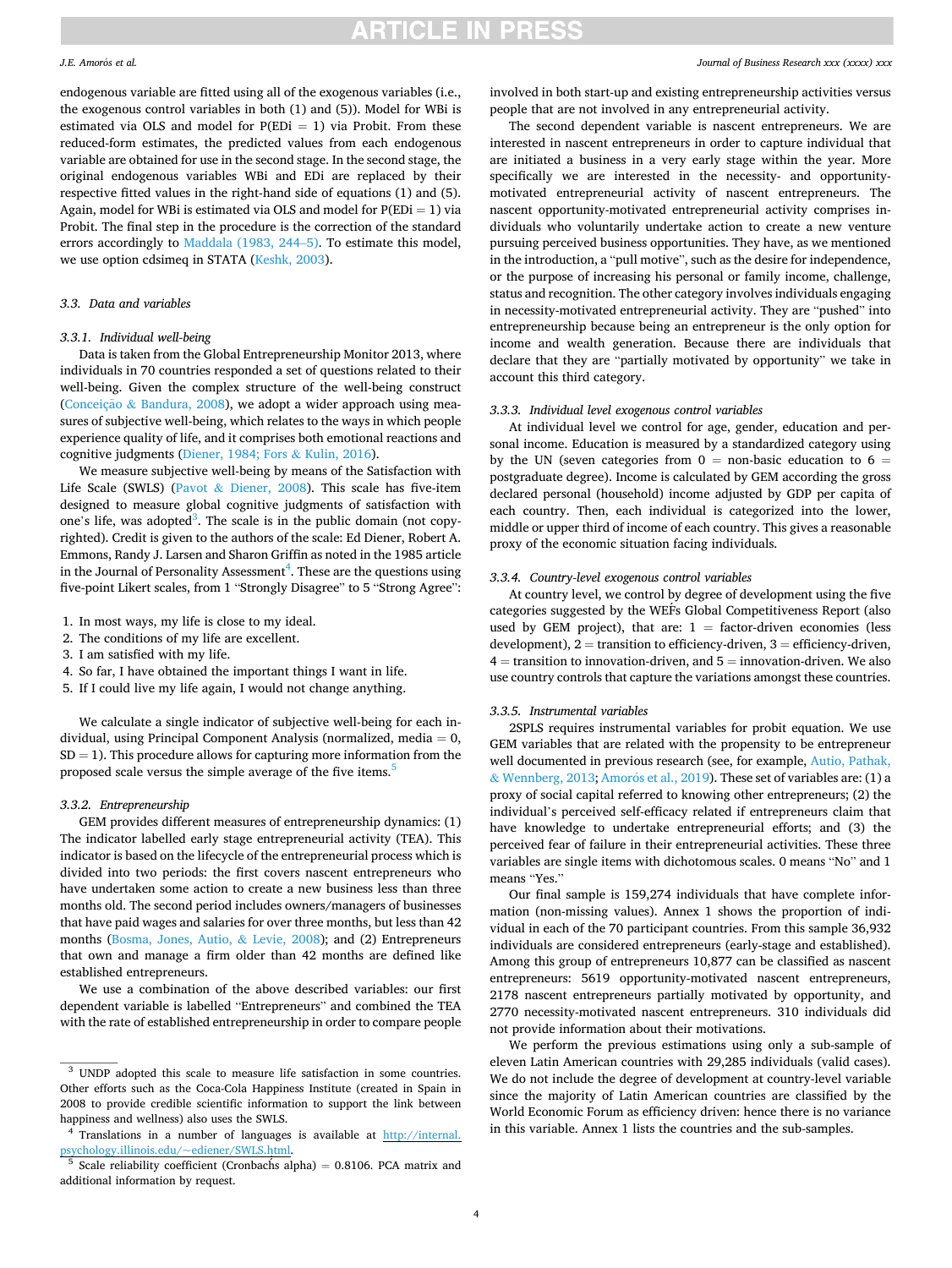#### <span id="page-4-0"></span>*J.E. Amor*´ *os et al.*

## **4. Empirical results**

Descriptive statistics and correlation matrix are in Table 1a and 1b. Results from our all countries estimation are summarized in [Table 2](#page-6-0). Results from our Latin America countries estimation are summarized in [Table 3](#page-7-0).

The results as set out in [Tables 1](#page-7-0)–3 reject our main hypothesis. First, the result show that necessity-motivated nascent entrepreneurship enhances individuals' subjective well-being. Our findings suggest that those entrepreneurs driven by necessity can find in this activity a way to live the lives they want, contrary to those who are unemployed, and that this way of living positively influences their subjective well-being. However, once a certain point of well-being is reached in necessity contexts, we observe no direct relationship between entrepreneurship and well-being. The latter can be supported by the fact that subjective well-being (after controlling for countries) positively affects the likelihood of becoming an opportunity-driven entrepreneur. This result is on the line of emergent regional studies that support the notion of "happiness conducts entrepreneurship" (Audretsch & [Belitski, 2015;](#page-8-0)  Bjørnskov & [Foss, 2020\)](#page-8-0).

Instead of pushing individuals into entrepreneurship, high subjective well-being favors a "pull motive" into entrepreneurship, where desire for independence, increment of personal / family income, challenge, status or recognition tugs enterprising intention and action. This resonates with current literature (Naudé et al., 2014), in that personal and

### **Table 1a**

| Variable                                    | Mean   | Std. Dev.        | Min          | Max            |
|---------------------------------------------|--------|------------------|--------------|----------------|
| Subjective Well-being                       | 0.000  | 1.000            | $-2.511$     | 1.642          |
| Entrepreneur                                | 0.232  | 0.422            | $\mathbf{0}$ | 1              |
| Nascent                                     | 0.068  | 0.252            | 0            | 1              |
| Nascent by opportunity                      | 0.035  | 0.184            | $\Omega$     | $\mathbf{1}$   |
| Nascent partially by opportunity            | 0.014  | 0.116            | $\Omega$     | 1              |
| Nascent by necessity                        | 0.017  | 0.131            | 0            | 1              |
| Age                                         | 40.059 | 13.670           | 18           | 97             |
| Gender                                      | 1.468  | 0.499            | 1            | 2              |
| Education                                   | 3.161  | 1.419            | $\mathbf{0}$ | 6              |
| Income                                      | 1.958  | 0.828            | 1            | 3              |
| Opportunities                               | 0.426  | 0.494            | $\Omega$     | 1              |
| Know Entrepreneurs                          | 0.394  | 0.489            | $\Omega$     | 1              |
| <b>Fear to Failure</b>                      | 0.393  | 0.488            | $\Omega$     | 1              |
| Development (country)                       | 3.750  | 1217             | 1            | 5              |
| Gender                                      |        | Freq.            |              | Percent        |
| Male                                        |        | 84,781           |              | 53.23          |
| Female                                      |        | 74,493           |              | 46.77          |
| Total                                       |        | 159,274          |              | 100.00         |
| Education                                   |        |                  |              | Percent        |
| Pre-primary education                       |        | Freq.<br>5774    |              | 3.63           |
| Primary education or first stage of basic   |        |                  |              | 9.96           |
| Lower secondary or second stage of basic    |        | 15,870           |              | 15.86          |
| (Upper) secondary education                 |        | 25,258<br>53,059 |              | 33.31          |
| Post-secondary non-tertiary education       |        | 20,002           |              | 12.56          |
| First stage of tertiary education           |        |                  |              | 23.80          |
|                                             |        | 37,914           |              |                |
| Second stage of tertiary education<br>Total |        | 1,397            |              | 0.88<br>100.00 |
|                                             |        | 159,274          |              |                |
| Income                                      |        | Freq.            |              | Percent        |
| Lowest 33%                                  |        | 58,011           |              | 36.42          |
| Middle 33%                                  |        | 49,868           |              | 31.31          |
| Upper 33%                                   |        | 51,395           |              | 32.27          |
| Total                                       |        | 159,274          |              | 100.00         |
| Development (country)                       |        | Freq.            |              | Percent        |
| Stage 1: factor driven                      |        | 14,243           |              | 8.94           |
| Transition between stage 1 (factor)         |        | 9,946            |              | 6.24           |
| Stage 2: efficiency driven                  |        | 27,504           |              | 17.27          |
| Transition between stage 2 (efficiency)     |        | 57,126           |              | 35.87          |
| Stage 3: innovation driven                  |        | 50,455           |              | 31.68          |
| Total                                       |        | 159,274          |              | 100.00         |
|                                             |        |                  |              |                |

social relationships as well as perception of opportunities increases the likelihood of becoming an entrepreneur ([Frey, 2010\)](#page-9-0).

Control variables in well-being models, i.e. gender, education and income are positively related. We observe similar results for household income and country development. Age shows a U curve (skewed to the right), meaning that well-being has a relatively high evaluation in young people, following by a reduction and a subsequent increment as the individual gets older. In the entrepreneurship models, age presents an inverted U-curve. The probability of becoming an entrepreneur is lower for women, but positively related to educational level and the degree of country development. However, in the case of necessity-motivated entrepreneurship the coefficient on gender (being a woman) is significant only at 5%.

Control variables such as opportunity recognition, knowing other entrepreneurs, and fear to failure are consistent with previous research (Amorós [et al., 2019;](#page-8-0) [Autio et al., 2013\)](#page-9-0). Having recognized an opportunity increase the probability to enter into entrepreneurship, for both OPP and NEC. Similarly, knowing another entrepreneur (networking) increases the probability to enter into entrepreneurship. And finally, having a larger fear of failure reduces the probability to be an entrepreneur, also most strongly so in the case of nascent entrepreneurship.

For the specific case using the subsample of Latin American countries we find similar results. Is interesting to note that in the case of Latin American countries, necessity entrepreneurship represents a larger percentage of new firm creation in comparison with other regions of the world. In less developed countries, including many in Latin America, necessity-motivated entrepreneurship is not only due to a lack of wage employment, but also due to the lack of public provision of basic goods such as healthcare, safety and education (Amorós [et al., 2019; Naud](#page-8-0)é, [2011; World Bank, 2010\)](#page-8-0). Necessity entrepreneurs however also, as our results make clear, contribute to subjective well-being. These results are consistent with several conceptualizations (Benz  $\&$  [Frey, 2008\)](#page-9-0) and empirical results that demonstrate that even necessity-based entrepreneurs could be "pushed" decision, undertake self-employment (entrepreneurship activities) could provide not only a livelihood but also wellbeing gains to those who "escape the misery of joblessness" [\(Niko](#page-9-0)[lova, 2019: 680\)](#page-9-0). As [Nikolaev, Boudreaux, and Wood \(2020\)](#page-9-0) state, engaging in entrepreneurship may lead to higher levels of subjective well-being (i.e., by fulfilling basic psychological needs such as autonomy, competence, and relatedness).

The results from the sample of Latin American countries also suggest that higher subjective well-being could increase the probability to be an entrepreneur (in general) and also opportunity-based (including partially by opportunity). We also corroborate that higher digress of subjective well-being increase the propensity of be opportunity-driven entrepreneur. Simultaneous, individuals that experiment high levels of subjective well-being has less propensity to be involved in necessitydriven entrepreneurial activities.

## **5. Discussion, limitations and concluding remarks**

While there has been a growing literature dealing with the subjective well-being of entrepreneurs in comparison to non-entrepreneurs, there is still a dearth of studies dealing with differences in subjective wellbeing amongst entrepreneurs who have started their firms for different motivations. Even there are important advances in the study of the relationship between entrepreneurship and well-being, there are important future research opportunities. As [Wiklund et al. \(2019\)](#page-9-0) propose, well-being is a relevant dependent variable, but is embedded in complex relationships like new venture process, work life balance, institutional environments, socio-economic changes, and others.

In this paper we have responded to the call of [Wiklund et al. \(2019\)](#page-9-0)  to advance in the study of mechanisms that lead well-being via entrepreneurship activities. Specifically, we investigated whether entrepreneurs motivated by necessity report different subjective well-being than those motivated by opportunity. Based on the scant literature we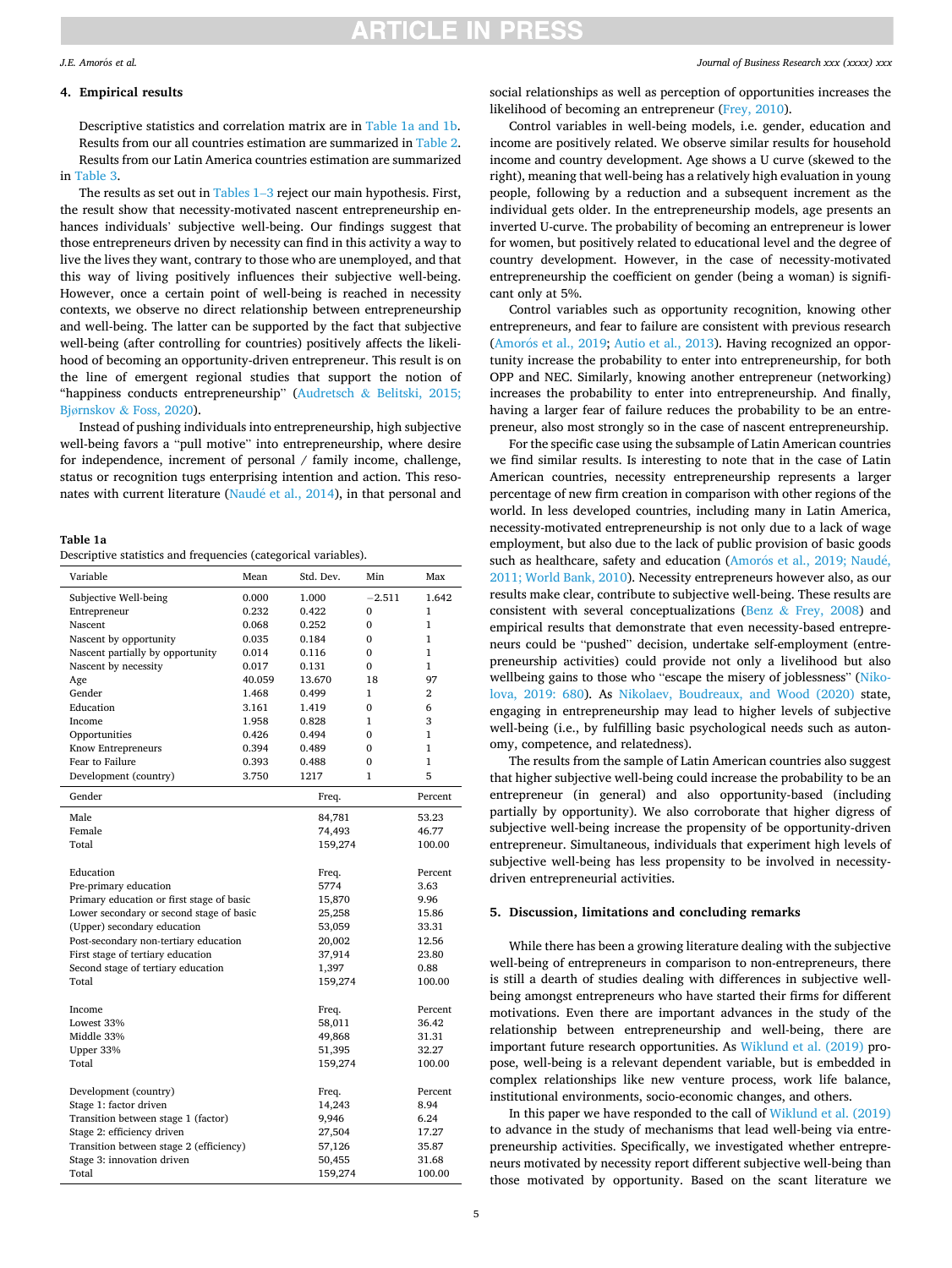## **Table 1b**

*Journal of Business Research xxx (xxxx) xxx*

| Correlation matrix.                    |          |          |          |          |          |          |          |          |          |          |          |          |       |      |
|----------------------------------------|----------|----------|----------|----------|----------|----------|----------|----------|----------|----------|----------|----------|-------|------|
|                                        | 1        | 2        | 3        | 4        | 5        | 6        | 7        | 8        | 9        | 10       | 11       | 12       | 13    | 14   |
| 1. Subjective Well-                    | 1.000    |          |          |          |          |          |          |          |          |          |          |          |       |      |
| being                                  |          |          |          |          |          |          |          |          |          |          |          |          |       |      |
| 2. Entrepreneur                        | 0.038    | 1.000    |          |          |          |          |          |          |          |          |          |          |       |      |
| 3. Nascent                             | 0.015    | 0.493    | 1.000    |          |          |          |          |          |          |          |          |          |       |      |
| 4. Nascent by<br>opportunity           | 0.034    | 0.348    | 0.706    | 1.000    |          |          |          |          |          |          |          |          |       |      |
| 5. Nascent partially by<br>opportunity | 0.005    | 0.214    | 0.435    | $-0.023$ | 1.000    |          |          |          |          |          |          |          |       |      |
| 6. Nascent by necessity                | $-0.027$ | 0.242    | 0.491    | $-0.025$ | $-0.016$ | 1.000    |          |          |          |          |          |          |       |      |
| 7. Age                                 | 0.052    | $-0.027$ | $-0.069$ | $-0.053$ | $-0.033$ | $-0.027$ | 1.000    |          |          |          |          |          |       |      |
| 8. Gender                              | 0.009    | $-0.081$ | $-0.035$ | $-0.034$ | $-0.018$ | $-0.002$ | 0.005    | 1.000    |          |          |          |          |       |      |
| 9. Education                           | 0.116    | $-0.049$ | 0.023    | 0.046    | 0.009    | $-0.027$ | $-0.079$ | $-0.044$ | 1.000    |          |          |          |       |      |
| 10. Income                             | 0.175    | 0.097    | 0.046    | 0.057    | 0.021    | $-0.012$ | $-0.033$ | $-0.080$ | 0.316    | 1.000    |          |          |       |      |
| 11. Opportunities                      | 0.094    | 0.191    | 0.130    | 0.104    | 0.061    | 0.045    | $-0.081$ | $-0.040$ | $-0.032$ | 0.084    | 1.000    |          |       |      |
| 12. Know                               | 0.013    | 0.238    | 0.125    | 0.095    | 0.056    | 0.050    | $-0.123$ | $-0.073$ | 0.036    | 0.121    | 0.227    | 1.000    |       |      |
| Entrepreneurs                          |          |          |          |          |          |          |          |          |          |          |          |          |       |      |
| 13. Fear to Failure                    | $-0.073$ | $-0.115$ | $-0.068$ | $-0.059$ | $-0.029$ | $-0.020$ | 0.019    | 0.071    | 0.027    | $-0.040$ | $-0.117$ | $-0.057$ | 1.000 |      |
| 14. Development<br>(country)           | 0.164    | $-0.184$ | $-0.074$ | $-0.032$ | $-0.043$ | $-0.060$ | 0.217    | $-0.024$ | 0.246    | $-0.005$ | $-0.199$ | $-0.184$ | 0.095 | 1.00 |

Significant correlations (p *<* 0.1) in bold.

hypothesized that necessity entrepreneurs would experience less subjective well-being. Using a large dataset from the Global Entrepreneurship Monitor that covered more than 159,000 individuals in 70 countries we found that necessity-motivated entrepreneurs exhibit relatively high degrees of subjective well-being, similar to those of opportunity-motivated entrepreneurs and second, a that higher degrees of well-being in developing country contexts, where necessity-motivated entrepreneurship tend to be more prevalent, is associated with reduced entrepreneurial entry.

How can we interpret our findings? First, our findings imply a criticism of the validity of the distinction and especially of how the GEM measures necessity and opportunity. This dichotomy has already faced an amount of criticism. Criticisms include those of for instance [Stephan](#page-9-0)  [et al. \(2015:13\)](#page-9-0) who describes it as "oversimplifying" and [Williams and](#page-9-0)  [Williams \(2014:23\)](#page-9-0) who describes it as "misleading...because the motivations change over time" and also because "entrepreneurs are frequently driven by both necessity as well as opportunity". Although they do not directly criticize the necessity-opportunity dichotomy, [Shane et al. \(2003:269\)](#page-9-0) stresses that "the nature of the opportunity will influence entrepreneurial decisions" which means that all opportunities or pull-factors are not equal in the sense of leading to the same entrepreneurial behavior. [Fairlie and Fossen \(2017\)](#page-9-0) even proposed an alternative way to measure necessity and opportunity motivations by objective measures rather than self-reported measures<sup>6</sup>. More recently [Nikolova \(2019\)](#page-9-0) finds that necessity-based entrepreneurs boosts overall mental health, that is an important component of general well-being of the individuals.

Thus, our results may reflect that motivations change, that individuals may have problems with accurate recall, and that both pull and push forces may operate at the same time. In a way, although unexpected, our findings are consistent with understandings and models of entrepreneurship wherein motivations are dynamic, wherein entrepreneurs can learn about their own entrepreneurial abilities and learn by doing, see also e.g. [Stephan et al. \(2015\)](#page-9-0). This is also consistent with the finding that there is significant variation in the rates of necessitymotivated start-up activity over time in virtually all countries (Amorós [et al., 2009\)](#page-8-0).

Secondly, our findings provide further evidence that the dichotomy

of opportunity vs necessity motivation does not exist in such clear-cut categories. Consider for instance that many studies, that compare the characteristics and performances of firms run by either necessity-oropportunity motivated entrepreneurs, have interestingly found that in most areas, that necessity-motivated entrepreneurs are not that different from opportunity-motivated entrepreneurs as is often supposed (they major area where they do tend to be different is in the profitability of their firms).

For example, there is no evidence that necessity and opportunitymotivated entrepreneurs differ in terms of their attitude towards risktaking (e.g. Verheul et al., 2010; [Van der Zwan et al., 2016\)](#page-9-0), or in terms of duration or survival of their firms (e.g. Block & Sandner, 2009; [Poschke, 2010\)](#page-9-0), or in terms of the gender of the entrepreneur ([Van der](#page-9-0)  [Zwan et al., 2016\)](#page-9-0). Based on a study of Ugandan entrepreneurs, [Lan](#page-9-0)[gevan, Namatovu, and Dawa \(2012\)](#page-9-0) found that necessity-motivated entrepreneurs often had high growth aspirations, as one would typically expect of opportunity-motivated entrepreneurs. And [Calderon](#page-9-0)  [et al. \(2016\)](#page-9-0) found that a third of the necessity-motivated entrepreneurs in their sample has observable characteristics or traits that were similar to those of opportunity-motivated entrepreneurs.

Our findings could be interesting not only for conceptual but also for practical policy purposes. For instance, given that it is likely that the subjective well-being of necessity-motivated entrepreneurs are due to factors that have less to do with firm performance, policy efforts to raise the performance of such firms may adversely impact on the subjective well-being of entrepreneurs. Thus, our findings imply that policy makers be more concerned about the impact of their entrepreneurship and small business policies on subjective well-being. This presupposes that more research be done to better understand the factors that drive the dynamic and changing motivations of entrepreneurs.

Our research is subject to limitations. The relations between entrepreneurship and wellbeing are complex. Subjective well-being is not constant and this variation depends, to a large extent, on the changing nature of temporal, spatial and institutional contexts [\(Ryff, 2019](#page-9-0)). Our empirical exercise is merely exploratory by nature because we cover some spatial dimension using cross-sectional data from different countries, which does not allow us to study the full dynamic range of wellbeing processes. In short, we are not considering the time dimension of well-being [\(Wach et al., 2020\)](#page-9-0). Unfortunately, we are not aware of longitudinal databases that provide comprehensive and fine-grained measures of both subjective well-being and entrepreneurship activities. It would be a valuable contribution if future research could address this, and take into consideration time-longitudinal dimension for wellbeing dynamics as well as for changes in entrepreneurship dynamics

 $^6\,$  Specifically, they propose using an individual's labor market status prior to starting as an entrepreneur to determine whether the individual is motivated by opportunity or necessity. If an individual was unemployed before embarking on entrepreneurship, he or she would be classified as being necessity motivated.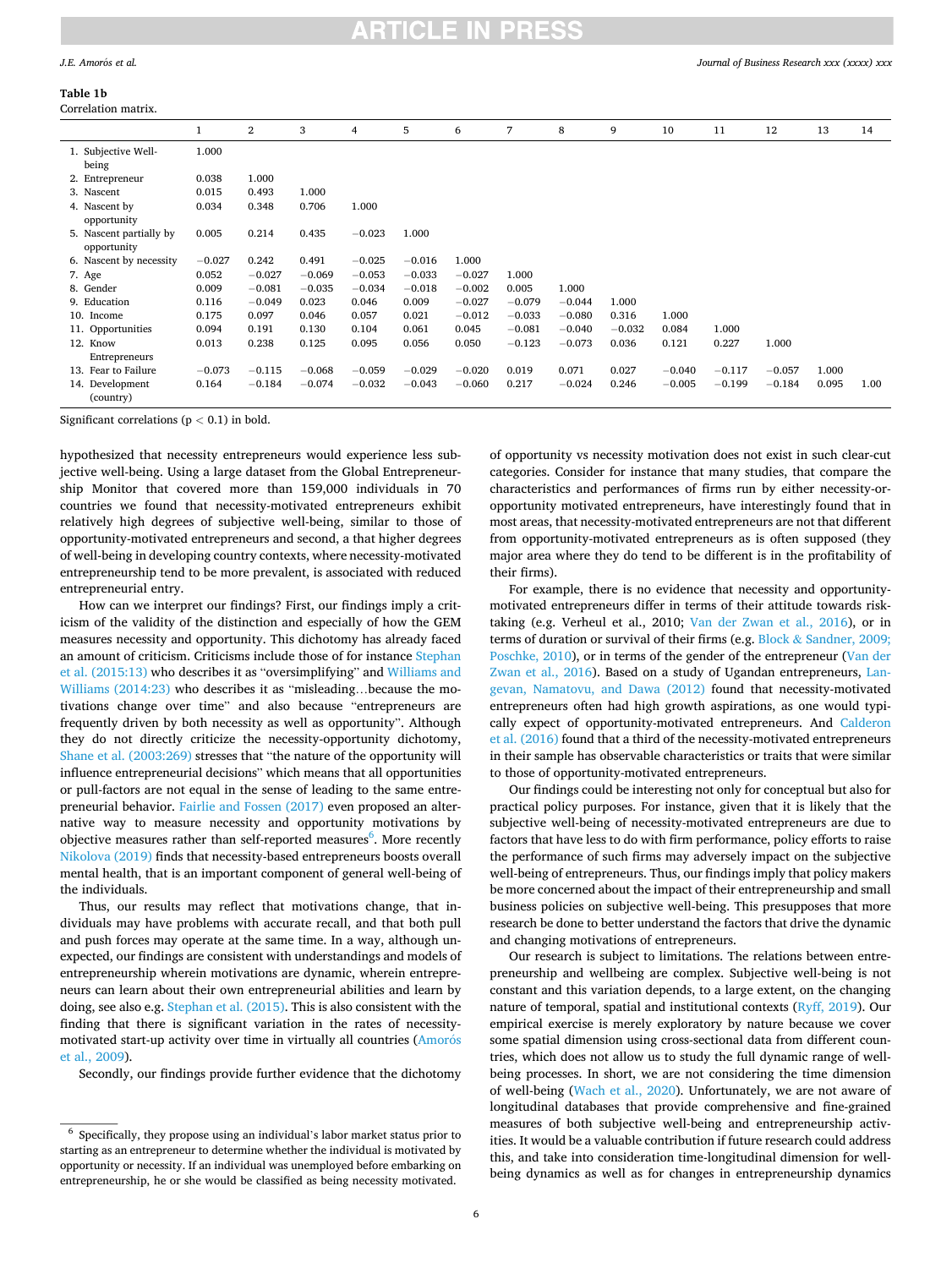#### <span id="page-6-0"></span>**Table 2**

 $\overline{\mathcal{L}}$ 

Estimation models entrepreneurship and subjective well-being.

|                                                 | Model I                                  |                                                            | Model II                                 |                                                                      | Model III                                |                                                                                     | Model IV                                 |                                                                                               | Model V                                  |                                                                                   |  |
|-------------------------------------------------|------------------------------------------|------------------------------------------------------------|------------------------------------------|----------------------------------------------------------------------|------------------------------------------|-------------------------------------------------------------------------------------|------------------------------------------|-----------------------------------------------------------------------------------------------|------------------------------------------|-----------------------------------------------------------------------------------|--|
| Variables                                       | Equation for<br>Subjective<br>well-being | Equation for the<br>likelihood of being<br>an entrepreneur | Equation for<br>Subjective<br>well-being | Equation for the<br>likelihood of being a<br>nascent<br>entrepreneur | Equation for<br>Subjective<br>well-being | Equation for the<br>likelihood of being a<br>nascent entrepreneur<br>by opportunity | Equation for<br>Subjective<br>well-being | Equation for the<br>likelihood of being a<br>nascent entrepreneur<br>partially by opportunity | Equation for<br>Subjective<br>well-being | Equation for the<br>likelihood of being a<br>nascent entrepreneur<br>by necessity |  |
| Entrepreneur                                    | $0.258***$                               |                                                            |                                          |                                                                      |                                          |                                                                                     |                                          |                                                                                               |                                          |                                                                                   |  |
| Nascent                                         | (0.008)                                  |                                                            | $0.2571***$<br>(0.009)                   |                                                                      |                                          |                                                                                     |                                          |                                                                                               |                                          |                                                                                   |  |
| Nascent by<br>opportunity                       |                                          |                                                            |                                          |                                                                      | $0.269***$                               |                                                                                     |                                          |                                                                                               |                                          |                                                                                   |  |
| Nascent partially                               |                                          |                                                            |                                          |                                                                      | (0.009)                                  |                                                                                     | $0.295***$                               |                                                                                               |                                          |                                                                                   |  |
| by opportunity                                  |                                          |                                                            |                                          |                                                                      |                                          |                                                                                     | (0.014)                                  |                                                                                               |                                          |                                                                                   |  |
| Nascent by<br>necessity                         |                                          |                                                            |                                          |                                                                      |                                          |                                                                                     |                                          |                                                                                               | $0.341***$                               |                                                                                   |  |
| Subjective well-                                |                                          | $0.684***$                                                 |                                          | $0.234***$                                                           |                                          | $0.508***$                                                                          |                                          | $0.164***$                                                                                    | (0.019)                                  | $-0.280***$                                                                       |  |
| being<br>Opportunities                          |                                          | (0.027)<br>$0.169***$                                      |                                          | (0.034)<br>$0.315***$                                                |                                          | (0.042)<br>$0.285***$                                                               |                                          | (0.059)<br>$0.310**$                                                                          |                                          | (0.051)<br>$0.242***$                                                             |  |
|                                                 |                                          | (0.010)                                                    |                                          | (0.013)                                                              |                                          | (0.016)                                                                             |                                          | (0.059)                                                                                       |                                          | (0.020)                                                                           |  |
| Know<br>Entrepreneurs                           |                                          | $0.478***$                                                 |                                          | $0.450***$                                                           |                                          | $0.428***$                                                                          |                                          | $0.389***$                                                                                    |                                          | $0.333***$                                                                        |  |
| Fear to Failure                                 |                                          | (0.009)<br>$-0.165***$<br>(0.009)                          |                                          | (0.011)<br>$-0.212***$<br>(0.012)                                    |                                          | (0.014)<br>$-0.210***$<br>(0.016)                                                   |                                          | (0.020)<br>$-0.178***$<br>(0.023)                                                             |                                          | (0.018)<br>$-0.151***$<br>(0.020)                                                 |  |
| Income                                          | $0.165***$<br>(0.004)                    |                                                            | $0.190***$<br>(0.004)                    |                                                                      | $0.177***$<br>(0.041)                    |                                                                                     | $0.188***$<br>(0.005)                    |                                                                                               | $0.231***$<br>(0.005)                    |                                                                                   |  |
| Age                                             | $-0.037***$                              | $0.088***$                                                 | $-0.033***$<br>(0.001)                   | $0.054***$                                                           | $-0.031***$                              | $0.049***$                                                                          | $-0.036***$                              | $0.055***$                                                                                    | $-0.038***$                              | $0.042***$                                                                        |  |
| Age2                                            | (0.001)<br>$0.001***$                    | (0.002)<br>$-0.001***$                                     | $0.001***$                               | (0.002)<br>$-0.001***$                                               | (0.001)<br>$0.001***$                    | (0.003)<br>$-0.001***$                                                              | (0.002)<br>$0.001***$                    | (0.005)<br>$-0.001***$                                                                        | (0.002)<br>$0.001***$                    | (0.004)<br>$-0.001***$                                                            |  |
| Gender                                          | (0.001)<br>$0.116***$                    | (0.001)<br>$-0.264***$                                     | (0.001)<br>$0.107***$                    | (0.001)<br>$-0.174***$                                               | (0.001)<br>$0.111***$                    | (0.001)<br>$-0.195***$                                                              | (0.001)<br>$0.113***$                    | (0.001)<br>$-0.141***$                                                                        | (0.001)<br>$0.089***$                    | (0.001)<br>$-0.042**$                                                             |  |
| Education                                       | (0.006)<br>$0.040***$                    | (0.008)<br>$-0.051***$                                     | (0.006)<br>$0.030***$                    | (0.011)<br>$0.016***$                                                | (0.006)<br>$0.021***$                    | (0.014)<br>0.035                                                                    | (0.010)<br>$0.027***$                    | (0.019)<br>$0.023***$                                                                         | (0.008)<br>$0.051***$                    | (0.017)<br>$-0.029***$                                                            |  |
| Development<br>(country)                        | (0.002)<br>$0.180***$                    | (0.004)<br>$-0.252***$                                     | (0.002)<br>$0.120***$                    | (0.005)<br>$0.029**$                                                 | (0.002)<br>$0.108***$                    | (0.006)<br>$0.025*$                                                                 | (0.004)<br>$0.187***$                    | (0.009)<br>$-0.144***$                                                                        | (0.004)<br>$0.108***$                    | (0.008)<br>$0.111***$                                                             |  |
|                                                 | (0.007)                                  | (0.036)                                                    | (0.008)                                  | (0.044)                                                              | (0.009)                                  | (0.064)                                                                             | (0.014)                                  | (0.030)                                                                                       | (0.012)                                  | (0.023)                                                                           |  |
| Constant                                        | $-0.477**$<br>(0.037)                    | $-0.938***$<br>(0.062)                                     | $0.376***$<br>(0.037)                    | $-2.162***$<br>(0.0610)                                              | $0.473***$<br>(0.041)                    | $-2.352***$<br>(0.075)                                                              | $0.890**$<br>(0.069)                     | $-3.190***$<br>(0.117)                                                                        | $0.664***$<br>(0.060)                    | $-2.620***$<br>(0.095)                                                            |  |
| F or LR Chi <sup>2</sup>                        | 416.96***                                | 24333.06***                                                | 364.00***                                | 9078.06***                                                           | 332***                                   | 6337***                                                                             | $318***$                                 | 3289***                                                                                       | $316***$                                 | 2866***                                                                           |  |
| $R^2$ or Pseudo R2<br>Number of<br>observations | 0.16<br>159,274                          | 0.14<br>159,274                                            | 0.16<br>132,748                          | 0.14<br>132,748                                                      | 0.16<br>127,984                          | 0.14<br>127,984                                                                     | 0.16<br>124,732                          | 0.15<br>124,732                                                                               | 0.16<br>125,310                          | 0.11<br>125,310                                                                   |  |

Controls by country no reported.

Standard errors in parenthesis  $*** p < 0.01$ ,  $** p < 0.05$ ,  $:p < 0.1$ .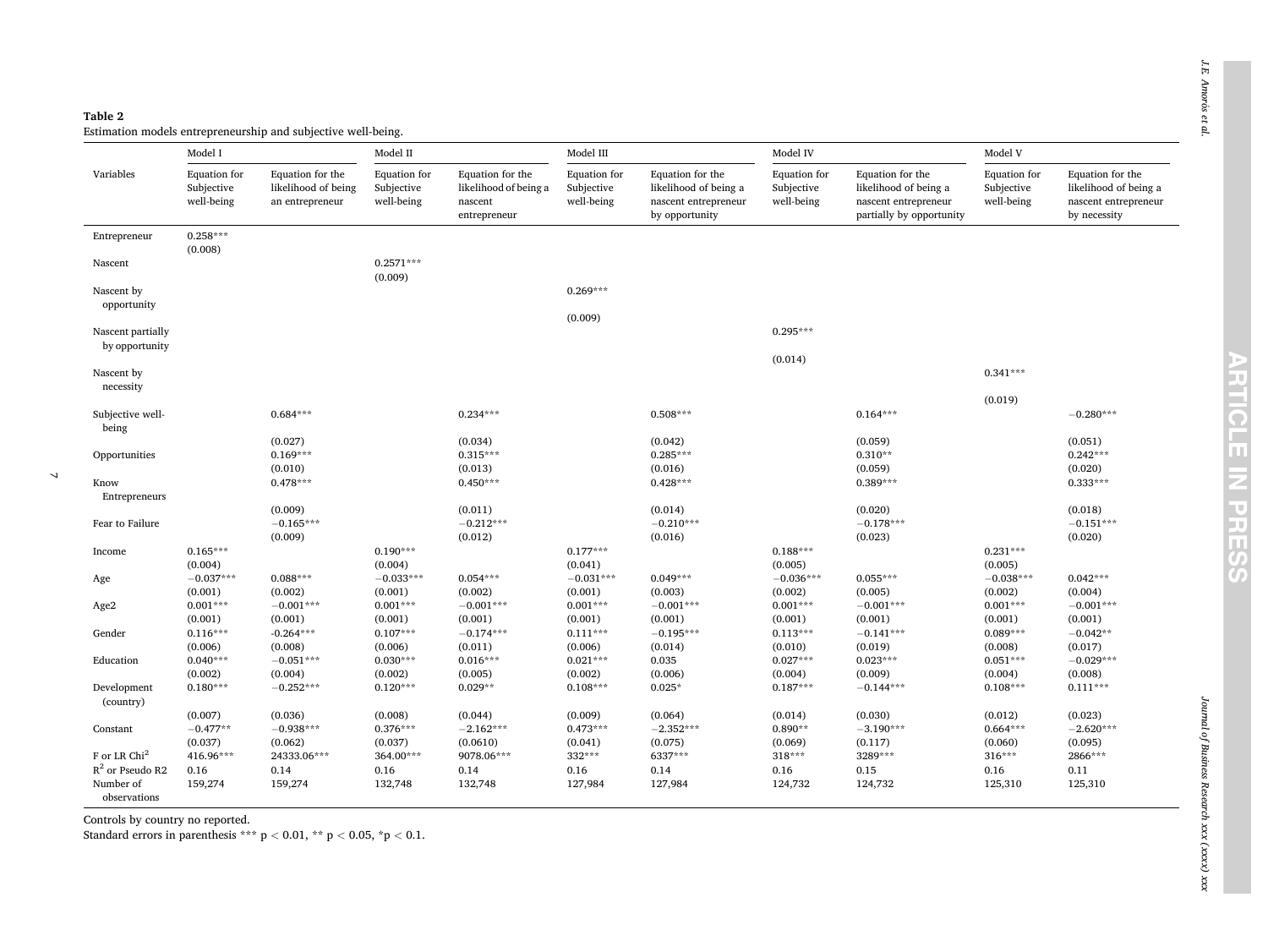<span id="page-7-0"></span>

| Table 3                                                                        |  |
|--------------------------------------------------------------------------------|--|
| Estimation models entrepreneurship and subjective well-being in Latin América. |  |

|                           | Model I                                  |                                                            | Model II                                 |                                                                      | Model III                                |                                                                                     | Model IV                                 |                                                                                               | Model V                                  |                                                                                   |
|---------------------------|------------------------------------------|------------------------------------------------------------|------------------------------------------|----------------------------------------------------------------------|------------------------------------------|-------------------------------------------------------------------------------------|------------------------------------------|-----------------------------------------------------------------------------------------------|------------------------------------------|-----------------------------------------------------------------------------------|
| Variables                 | Equation for<br>Subjective<br>well-being | Equation for the<br>likelihood of being<br>an entrepreneur | Equation for<br>Subjective<br>well-being | Equation for the<br>likelihood of being a<br>nascent<br>entrepreneur | Equation for<br>Subjective<br>well-being | Equation for the<br>likelihood of being a<br>nascent entrepreneur<br>by opportunity | Equation for<br>Subjective<br>well-being | Equation for the<br>likelihood of being a<br>nascent entrepreneur<br>partially by opportunity | Equation for<br>Subjective<br>well-being | Equation for the<br>likelihood of being a<br>nascent entrepreneur<br>by necessity |
| Entrepreneur              | $0.192***$<br>(0.018)                    |                                                            |                                          |                                                                      |                                          |                                                                                     |                                          |                                                                                               |                                          |                                                                                   |
| Nascent                   |                                          |                                                            | $0.198***$<br>(0.020)                    |                                                                      |                                          |                                                                                     |                                          |                                                                                               |                                          |                                                                                   |
| Nascent by<br>opportunity |                                          |                                                            |                                          |                                                                      | $0.221***$                               |                                                                                     |                                          |                                                                                               |                                          |                                                                                   |
| Nascent partially         |                                          |                                                            |                                          |                                                                      | (0.019)                                  |                                                                                     | $0.205***$                               |                                                                                               |                                          |                                                                                   |
| by opportunity            |                                          |                                                            |                                          |                                                                      |                                          |                                                                                     |                                          |                                                                                               |                                          |                                                                                   |
| Nascent by                |                                          |                                                            |                                          |                                                                      |                                          |                                                                                     | (0.028)                                  |                                                                                               | $0.244***$                               |                                                                                   |
| necessity                 |                                          |                                                            |                                          |                                                                      |                                          |                                                                                     |                                          |                                                                                               | (0.040)                                  |                                                                                   |
| Subjective well-<br>being |                                          | $0.809***$                                                 |                                          | 0.351                                                                |                                          | $0.745***$                                                                          |                                          | $0.549***$                                                                                    |                                          | $-0.8087***$                                                                      |
|                           |                                          | (0.084)                                                    |                                          | (0.109)                                                              |                                          | (0.143)                                                                             |                                          | (0.179)                                                                                       |                                          | (0.187)                                                                           |
| Opportunities             |                                          | $0.136***$                                                 |                                          | $0.262***$                                                           |                                          | $0.237***$                                                                          |                                          | $0.153***$                                                                                    |                                          | $0.286***$                                                                        |
|                           |                                          | (0.023)                                                    |                                          | (0.028)                                                              |                                          | (0.037)                                                                             |                                          | (0.046)                                                                                       |                                          | (0.047)                                                                           |
| Know                      |                                          | $0.463***$                                                 |                                          | $0.426***$                                                           |                                          | $0.418***$                                                                          |                                          | $0.404***$                                                                                    |                                          | $0.266***$                                                                        |
| Entrepreneurs             |                                          |                                                            |                                          |                                                                      |                                          |                                                                                     |                                          |                                                                                               |                                          |                                                                                   |
|                           |                                          | (0.019)                                                    |                                          | (0.023)                                                              |                                          | (0.030)                                                                             |                                          | (0.038)                                                                                       |                                          | (0.039)                                                                           |
| Fear to Failure           |                                          | $-0.146***$                                                |                                          | $-0.194***$                                                          |                                          | $-0.153***$                                                                         |                                          | $-0.137***$                                                                                   |                                          | $-0.241***$                                                                       |
|                           |                                          | (0.023)                                                    |                                          | (0.027)                                                              |                                          | (0.037)                                                                             |                                          | (0.047)                                                                                       |                                          | (0.047)                                                                           |
| Income                    | $0.117***$                               |                                                            | $0.124***$                               |                                                                      | $0.109***$                               |                                                                                     | $0.166***$                               |                                                                                               | $0.161***$                               |                                                                                   |
|                           | (0.007)<br>$-0.024***$                   | $0.087***$                                                 | (0.007)<br>$-0.021***$                   | $0.059***$                                                           | (0.009)<br>$-0.020***$                   | $0.055***$                                                                          | (0.009)<br>$-0.022***$                   | $0.058***$                                                                                    | (0.010)<br>$-0.025***$                   |                                                                                   |
| Age                       | (0.003)                                  | (0.004)                                                    |                                          | (0.005)                                                              |                                          | (0.005)                                                                             | (0.003)                                  | (0.007)                                                                                       | (0.004)                                  | $0.045***$<br>(0.007)                                                             |
| Age2                      | $0.001***$                               | $-0.001***$                                                | (0.002)<br>$0.001***$                    | $-0.001***$                                                          | (0.003)<br>$0.001***$                    | $-0.001***$                                                                         | $0.001***$                               | $-0.001***$                                                                                   | $0.001***$                               | $-0.001***$                                                                       |
|                           | (0.000)                                  | (0.000)                                                    | (0.000)                                  | (0.000)                                                              | (0.000)                                  | (0.000)                                                                             | (0.000)                                  | (0.000)                                                                                       | (0.000)                                  | (0.000)                                                                           |
| Gender                    | $-0.018$                                 | $-0.138***$                                                | $-0.008$                                 | $-0.001***$                                                          | $-0.004$                                 | $-0.100***$                                                                         | 0.013                                    | $-0.199***$                                                                                   | $-0.049***$                              | $0.051*$                                                                          |
|                           | (0.012)                                  | (0.018)                                                    | (0.012)                                  | (0.021)                                                              | (0.013)                                  | (0.030)                                                                             | (0.015)                                  | (0.037)                                                                                       | (0.015)                                  | (0.039)                                                                           |
| Education                 | $0.066***$                               | $-0.056***$                                                | $0.036***$                               | 0.001                                                                | $0.031***$                               | 0.018                                                                               | $0.034***$                               | 0.023                                                                                         | $0.055***$                               | $-0.011$                                                                          |
|                           | (0.004)                                  | (0.010)                                                    | (0.005)                                  | (0.012)                                                              | (0.005)                                  | (0.016)                                                                             | (0.006)                                  | (0.020)                                                                                       | (0.006)                                  | (0.020)                                                                           |
| Constant                  | $0.846***$                               | $-3.177***$                                                | $0.803***$                               | $-2.663***$                                                          | $0.950***$                               | $-3.104***$                                                                         | $0.949***$                               | $-2.858***$                                                                                   | $1.036***$                               | $-2.705***$                                                                       |
|                           | (0.073)                                  | (0.105)                                                    | (0.077)                                  | (0.128)                                                              | (0.077)                                  | (0.165)                                                                             | (0.107)                                  | (0.194)                                                                                       | (0.137)                                  | (0.249)                                                                           |
| F or LR Chi <sup>2</sup>  | $171***$                                 | 3330***                                                    | 135***                                   | 1955***                                                              | 131***                                   | 1228***                                                                             | $121***$                                 | 960***                                                                                        | $120***$                                 | 554***                                                                            |
| $R^2$ or Pseudo R2        | 0.084                                    | 0.094                                                      | 0.085                                    | 0.100                                                                | 0.09                                     | 0.11                                                                                | 0.080                                    | 0.15                                                                                          | 0.080                                    | 0.100                                                                             |
| Number of                 | 29,285                                   | 29,285                                                     | 23,834                                   | 23,834                                                               | 22,444                                   | 22,444                                                                              | 21,740                                   | 21,740                                                                                        | 21,630                                   | 21,630                                                                            |
| observations              |                                          |                                                            |                                          |                                                                      |                                          |                                                                                     |                                          |                                                                                               |                                          |                                                                                   |

Controls by country no reported.

 $\infty$ 

Standard errors in parenthesis \*\*\*  $p < 0.01$ , \*\*  $p < 0.05$ , \* $p < 0.1$ .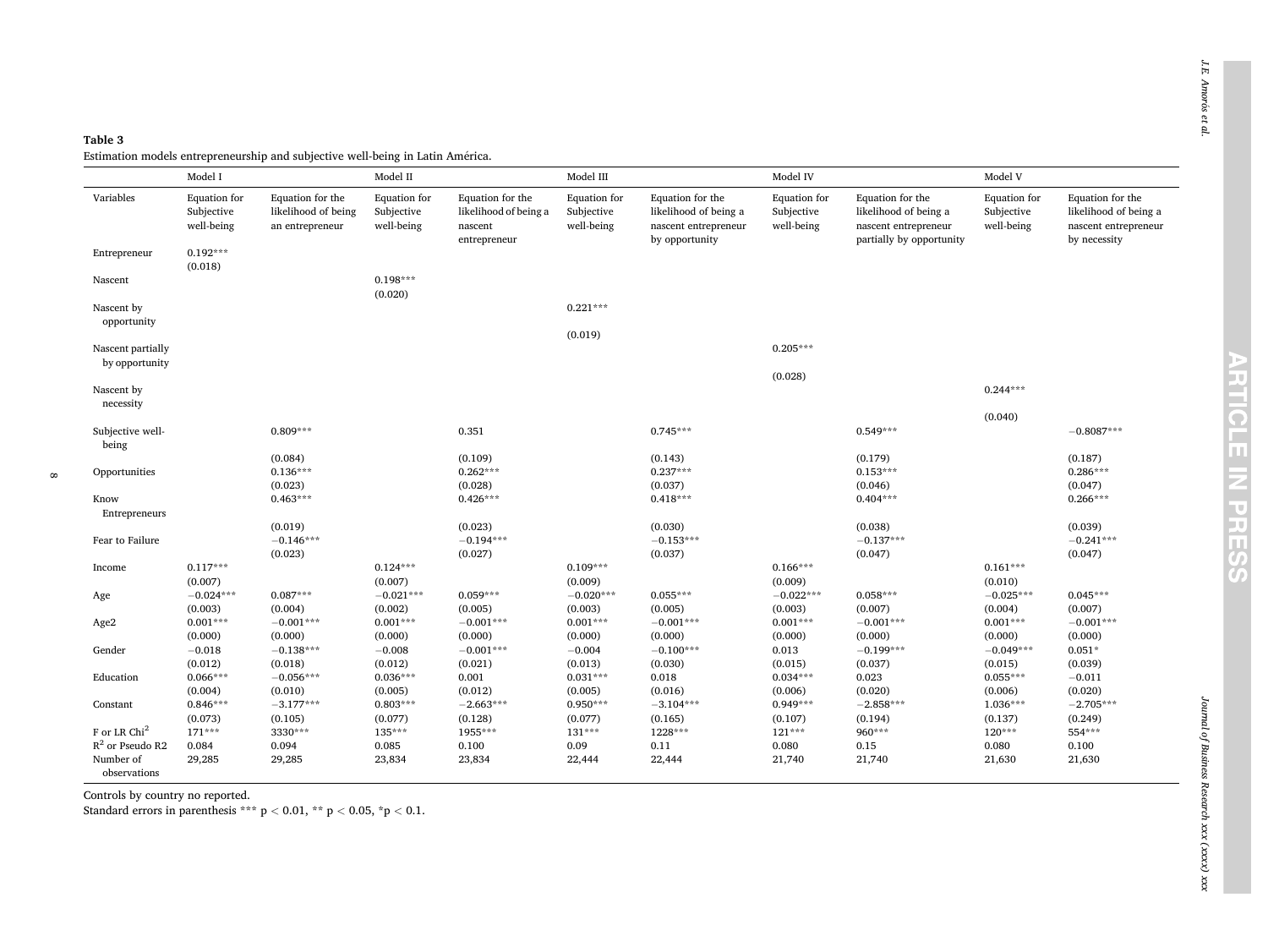#### <span id="page-8-0"></span>*J.E. Amor*´ *os et al.*

and institutional change. Another limitation of our research that future research could address is to take into account that across individuals there are different "starting" levels of subjective well-being that depends of a different set of institutional even local conditions that are dynamic. For example, in our specific exercise for Latin America, is relevant to consider that this region works under the French-Spanish law tradition, religion and institutions. This is obviously different in those other emerging regions of the world, so more comparative analyses will be very relevant. As we show in our results subjective well-being and motivations are considered as potential bases for entrepreneurship endeavors, but further research could be more connected it with relevant and specific regional variables like culture, religion, institutions and law. Because we have a cross sectional design with a relatively small number of variables, is difficult to stablish more strong relationships. The use of multilevel methodologies could help to analyze these types of complex relationships where entrepreneurs have different "starting"

## **Appendix A. Sample by country**

*Journal of Business Research xxx (xxxx) xxx*

levels of subjective well-being. Finally, the GEM data provides rich information but suffers from several limitations at firm level indicators. Future research could be related to understand the interdependencies of well-being not only at pure economic dimension, but also phycological, sociological and policy-oriented level.

#### **Acknowledgements**

We extend our thankfulness to Niels Bosma for his helpful support defining this research. We also appreciate the support of the Global Entrepreneurship Monitor project consortium. José Ernesto Amorós and Oscar Cristi also acknowledges the support of The National Fund for Scientific and Technological Development, FONDECYT Chile, Project No 1130919 "Are entrepreneurs happier than others? The relationship between happiness, well-being and entrepreneurial activity at country and individual level". All errors are own.

| Country                | Freq. | Percent | Cum.   | Country              | Freq.  | Percent | Cum.    |
|------------------------|-------|---------|--------|----------------------|--------|---------|---------|
| Algeria                | 1013  | 0.64%   | 0.64%  | Luxembourg           | 838    | 0.53%   | 44.06%  |
| Angola                 | 716   | 0.45%   | 1.09%  | Macedonia            | 1155   | 0.73%   | 44.79%  |
| Argentina              | 1039  | 0.65%   | 1.74%  | Malawi               | 1911   | 1.20%   | 45.99%  |
| <b>Barbados</b>        | 963   | 0.60%   | 2.34%  | Malaysia             | 1823   | 1.14%   | 47.13%  |
| Belgium                | 1166  | 0.73%   | 3.07%  | Mexico               | 1729   | 1.09%   | 48.22%  |
| Bosnia and Herzegovina | 1694  | 1.06%   | 4.14%  | Namibia              | 1470   | 0.92%   | 49.14%  |
| Botswana               | 1574  | 0.99%   | 5.13%  | Netherlands          | 2078   | 1.30%   | 50.45%  |
| <b>Brazil</b>          | 8970  | 5.63%   | 10.76% | Nigeria              | 2336   | 1.47%   | 51.91%  |
| Canada                 | 1960  | 1.23%   | 11.99% | Norway               | 1126   | 0.71%   | 52.62%  |
| Chile                  | 5424  | 3.41%   | 15.39% | Panama               | 1763   | 1.11%   | 53.73%  |
| China                  | 2608  | 1.64%   | 17.03% | Peru                 | 1296   | 0.81%   | 54.54%  |
| Colombia               | 3054  | 1.92%   | 18.95% | Philippines          | 2172   | 1.36%   | 55.90%  |
| Croatia                | 1500  | 0.94%   | 19.89% | Poland               | 1386   | 0.87%   | 56.77%  |
| Czech Republic         | 1458  | 0.92%   | 20.81% | Portugal             | 1144   | 0.72%   | 57.49%  |
| Ecuador                | 1853  | 1.16%   | 21.97% | Puerto Rico          | 1352   | 0.85%   | 58.34%  |
| Estonia                | 1200  | 0.75%   | 22.72% | Romania              | 1468   | 0.92%   | 59.26%  |
| Finland                | 1229  | 0.77%   | 23.49% | Russia               | 1030   | 0.65%   | 59.91%  |
| France                 | 1067  | 0.67%   | 24.16% | Singapore            | 1392   | 0.87%   | 60.78%  |
| Germany                | 3945  | 2.48%   | 26.64% | Slovakia             | 1405   | 0.88%   | 61.67%  |
| Ghana                  | 1658  | 1.04%   | 27.68% | Slovenia             | 1351   | 0.85%   | 62.51%  |
| Greece                 | 1551  | 0.97%   | 28.66% | South Africa         | 3071   | 1.93%   | 64.44%  |
| Guatemala              | 1567  | 0.98%   | 29.64% | Spain                | 12359  | 7.76%   | 72.20%  |
| Hungary                | 1466  | 0.92%   | 30.56% | Suriname             | 987    | 0.62%   | 72.82%  |
| India                  | 2419  | 1.52%   | 32.08% | Sweden               | 1177   | 0.74%   | 73.56%  |
| Indonesia              | 4452  | 2.80%   | 34.87% | Switzerland          | 1329   | 0.83%   | 74.40%  |
| Iran                   | 2681  | 1.68%   | 36.56% | Taiwan               | 1774   | 1.11%   | 75.51%  |
| Ireland                | 1127  | 0.71%   | 37.27% | Thailand             | 2285   | 1.43%   | 76.94%  |
| Israel                 | 1267  | 0.80%   | 38.06% | Trinidad and Tobago  | 1481   | 0.93%   | 77.87%  |
| Italy                  | 1117  | 0.70%   | 38.76% | Turkey               | 23592  | 14.81%  | 92.69%  |
| Jamaica                | 544   | 0.34%   | 39.10% | Uganda               | 2427   | 1.52%   | 94.21%  |
| Japan                  | 1112  | 0.70%   | 39.80% | United Kingdom       | 979    | 0.61%   | 94.82%  |
| Korea                  | 1562  | 0.98%   | 40.78% | <b>United States</b> | 3514   | 2.21%   | 97.03%  |
| Latvia                 | 1199  | 0.75%   | 41.54% | Uruguay              | 1238   | 0.78%   | 97.81%  |
| Libya                  | 1790  | 1.12%   | 42.66% | Vietnam              | 1779   | 1.12%   | 98.92%  |
| Lithuania              | 1399  | 0.88%   | 43.54% | Zambia               | 1713   | 1.08%   | 100.00% |
|                        |       |         |        | Total                | 159274 | 100     |         |

### **Appendix B. Supplementary material**

Supplementary data to this article can be found online at<https://doi.org/10.1016/j.jbusres.2020.11.044>.

#### **References**

- [Amit, R., & Muller, E. \(1995\). Push](http://refhub.elsevier.com/S0148-2963(20)30797-9/h0010)" and "Pull" entrepreneurship. *Journal of Small [Business and Entrepreneurship, 12](http://refhub.elsevier.com/S0148-2963(20)30797-9/h0010)*(4), 64–80.
- [Amit, R., MacCrimmon, K., Zietsma, C., & Oesch, J. M. \(2001\). Does money matter?](http://refhub.elsevier.com/S0148-2963(20)30797-9/h0015) [Wealth attainment as the motive for initiating growth-orientated technology](http://refhub.elsevier.com/S0148-2963(20)30797-9/h0015)  businesses. *[Journal of Business Venturing, 16](http://refhub.elsevier.com/S0148-2963(20)30797-9/h0015)*(2), 119–143.
- Amorós, J. E., Ciravegna, L., Mandakovic, V., & Stenholm, P. (2019). Necessity or opportunity? The effects of state fragility and economic development on

entrepreneurial efforts. *Entrepreneurship Theory and Practice, 43*(4), 725–750. [https://doi.org/10.1177/1042258717736857.](https://doi.org/10.1177/1042258717736857)

- Amorós, [J. E., Cristi, O., & Minniti, M. \(2009\). Driving forces behind entrepreneurship:](http://refhub.elsevier.com/S0148-2963(20)30797-9/h0035) [Differences in entrepreneurship rate, level and its volatility across countries.](http://refhub.elsevier.com/S0148-2963(20)30797-9/h0035)  *[Frontiers in Entrepreneurship Research, Issue 16](http://refhub.elsevier.com/S0148-2963(20)30797-9/h0035)*, article 2.
- [Audretsch, D. B., & Belitski, M. \(2015\). Is happiness conducive to entrepreneurship?](http://refhub.elsevier.com/S0148-2963(20)30797-9/h0045) Exploring subjective well-being–[entrepreneurship relationship across major](http://refhub.elsevier.com/S0148-2963(20)30797-9/h0045) european cities. *[Henley Centre for Entrepreneurship. Discussion Paper Number CFE-](http://refhub.elsevier.com/S0148-2963(20)30797-9/h0045)[2015-01.](http://refhub.elsevier.com/S0148-2963(20)30797-9/h0045)*